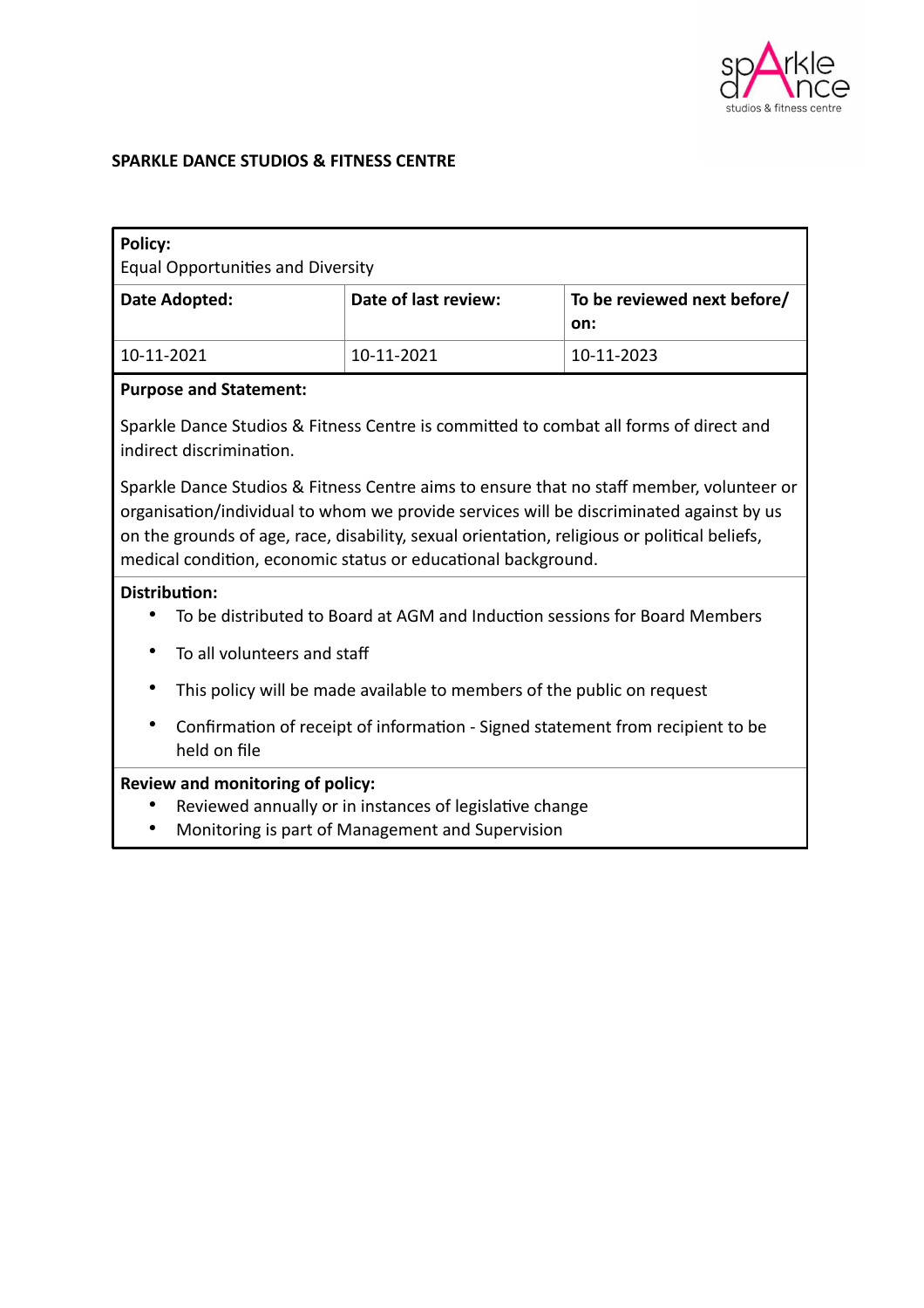#### **The following policy is based on the below principles:**

- All members of the Sparkle Dance Studios & Fitness Centre community have a right to expect that they learn and learn in a safe place.
- Sparkle Dance Studios & Fitness Centre expects every member of its community to behave in a considerate way towards others.
- Sparkle Dance Studios & Fitness Centre is committed to combat all forms of direct and indirect discrimination.
- This policy, in partnership with the Staff Conduct policy, ensures there will be a zero tolerance of violence, threatening behaviour and disorderly conduct, including abuse in all forms, against Sparkle Dance Studios & Fitness Centre staff or other members of the Sparkle Dance Studios & Fitness Centre community.
- Where such behaviour does occur, action will be taken to deal with the person or persons concerned.

#### **What do we mean by Abusive or Threatening Behaviour?**

The Public Order Act 1986 defines "disorderly conduct" as: verbal abuse, threatening abusive or insulting words or behaviour or any disorderly behaviour whereby a person is caused alarm, harassment or distress.

"Threatening behaviour" is when a person fears that violence or threat of violence is likely to be provoked. In an Sparkle Dance Studios & Fitness Centre context, this could mean someone shouting at a member of staff, either in person or on the phone; acting aggressively, including using intimidating body language, as well as actual violence. It also covers comments posted on social networking sites or situations where members of staff are approached off premises.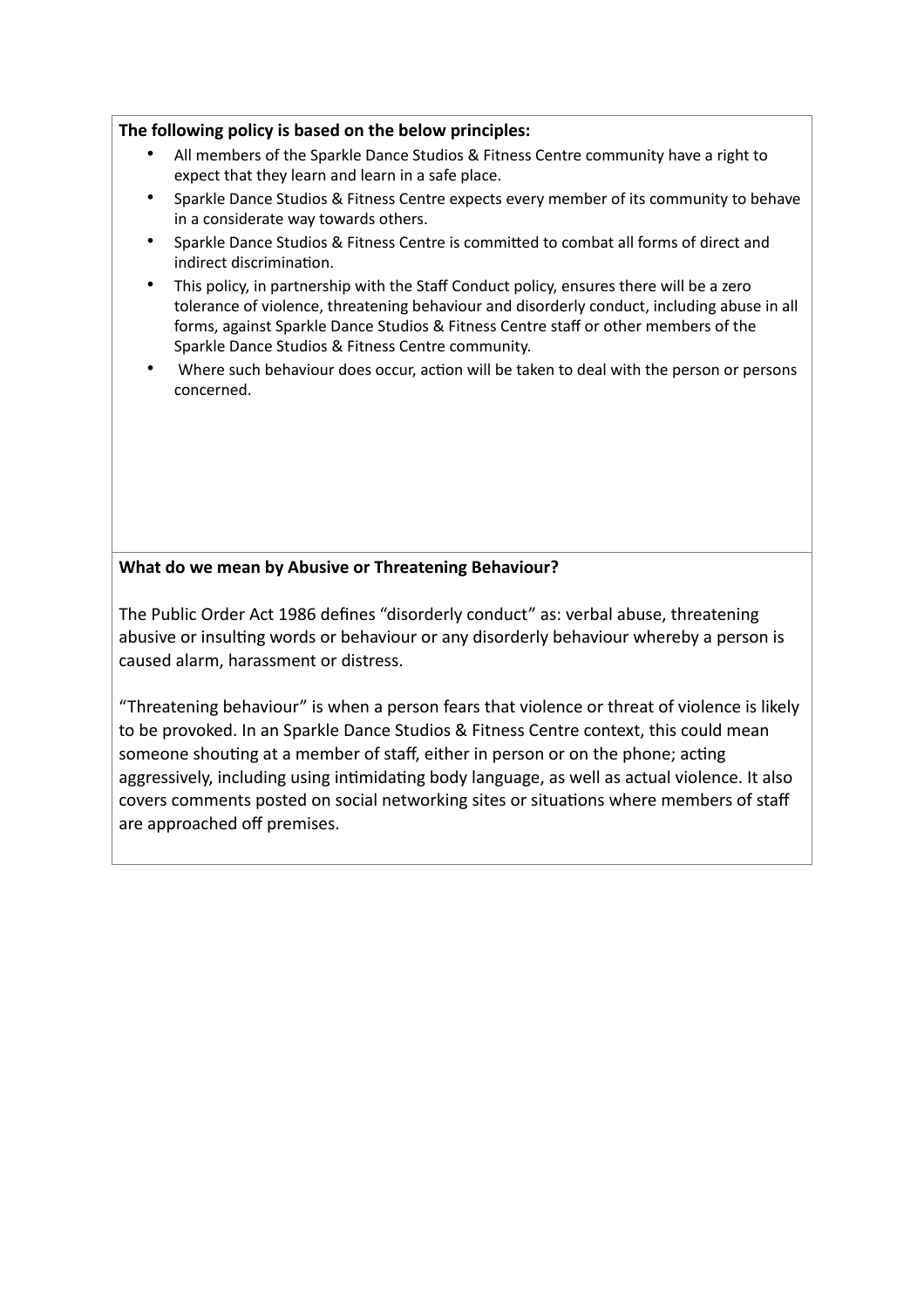#### **Diversifying Membership and Participation:**

Sparkle Dance Studios & Fitness Centre practises all activities in areas home to diverse communities and performs its activities without discrimination against any group. Social inclusion is actively sought for all its non-profit making community projects through accepting membership from any individual in the community.

Sparkle Dance Studios & Fitness Centre actively seeks participation from all sectors in society in all aspects of its work including membership, employment practice, teaching approaches and production of performances.

To provide access to the company's activities to a wide and diverse a range of people, Sparkle Dance Studios & Fitness Centre addresses social and economic disadvantage in as many ways possible. Performances are open to all in the community, without exception.

#### **Encouraging Engagement from diverse Social Groups:**

To provide access to the company's activities to a wide and diverse a range of people, Sparkle Dance Studios & Fitness Centre Arts addresses social and economic disadvantage in as many ways possible. Performances are open to all in the community, without exception.

Specific groups in society, where there is less or no provision made for, are positively encouraged in the following ways:

- All courses and projects take place at times where most can attend.
- There is a strong element supporting young people with weekly classes held after school and on Saturday mornings and residencies held in schools. We also support older people to tackle social isolation and improve well-being.
- All courses and projects are aimed at including individuals of any economic status or background, with all costing fees remaining low and reduced according to employment status. Discounts in the children's courses are wherever possible, with considerable reductions for more courses taken and the more children in the family involved.
- For those who are disabled or have difficulty in movement, the company always aims to hold classes in accessible venues.
- Projects encourage those whose first language is not English, with multi-lingual performance actively devised.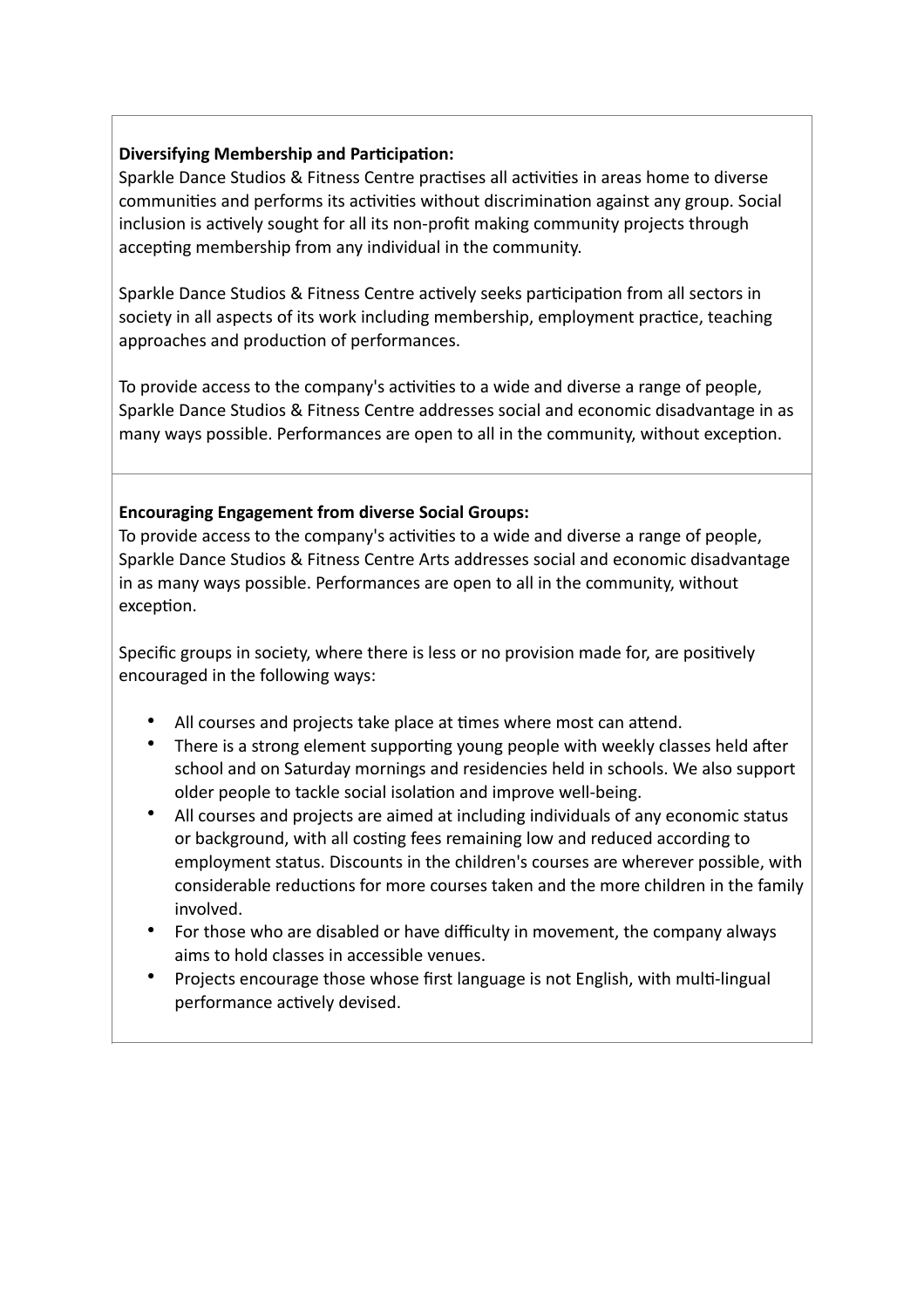# **Equality of Information:**

Sparkle Dance Studios & Fitness Centre is entirely committed to access to all through equality of information. The company's extensive publicity of all its events and projects positively targets the general public and specific groups and individuals to encourage new participants and audiences.

Through publicity locally, the following venues and organisations are leafleted:

- Local educational institutes
- Local arts Institutes and groups
- Local press and radio
- Specific groups: e.g., youth and elderly groups
- Health centres and surgeries
- Shopping centres and local shops
- Church newsletters
- Local schools
- Local libraries

Those members who do take part in any activities are encouraged to bring friends and family along.

## **Equal Opportunities in the Workplace:**

The policy and practice of Sparkle Dance Studios & Fitness Centre requires that all staff and volunteers are afforded equal opportunities within engagement and that entry into engagement with the company (and progression within) will be determined only by personal merit and the application of criteria which are related to the duties of each position. In all cases, ability to perform the role will be the primary consideration.

All staff and volunteers have a duty to co-operate with this policy to ensure equal opportunities and to prevent discrimination.

Employees must not harass or intimidate other employees on the grounds of race, religion or belief, colour, sex, age, national origin, disability or sexual orientation and must not victimise or retaliate against employees who make such allegations. Disciplinary action will be taken against any employee who breaches this policy and serious breaches will be treated as gross misconduct.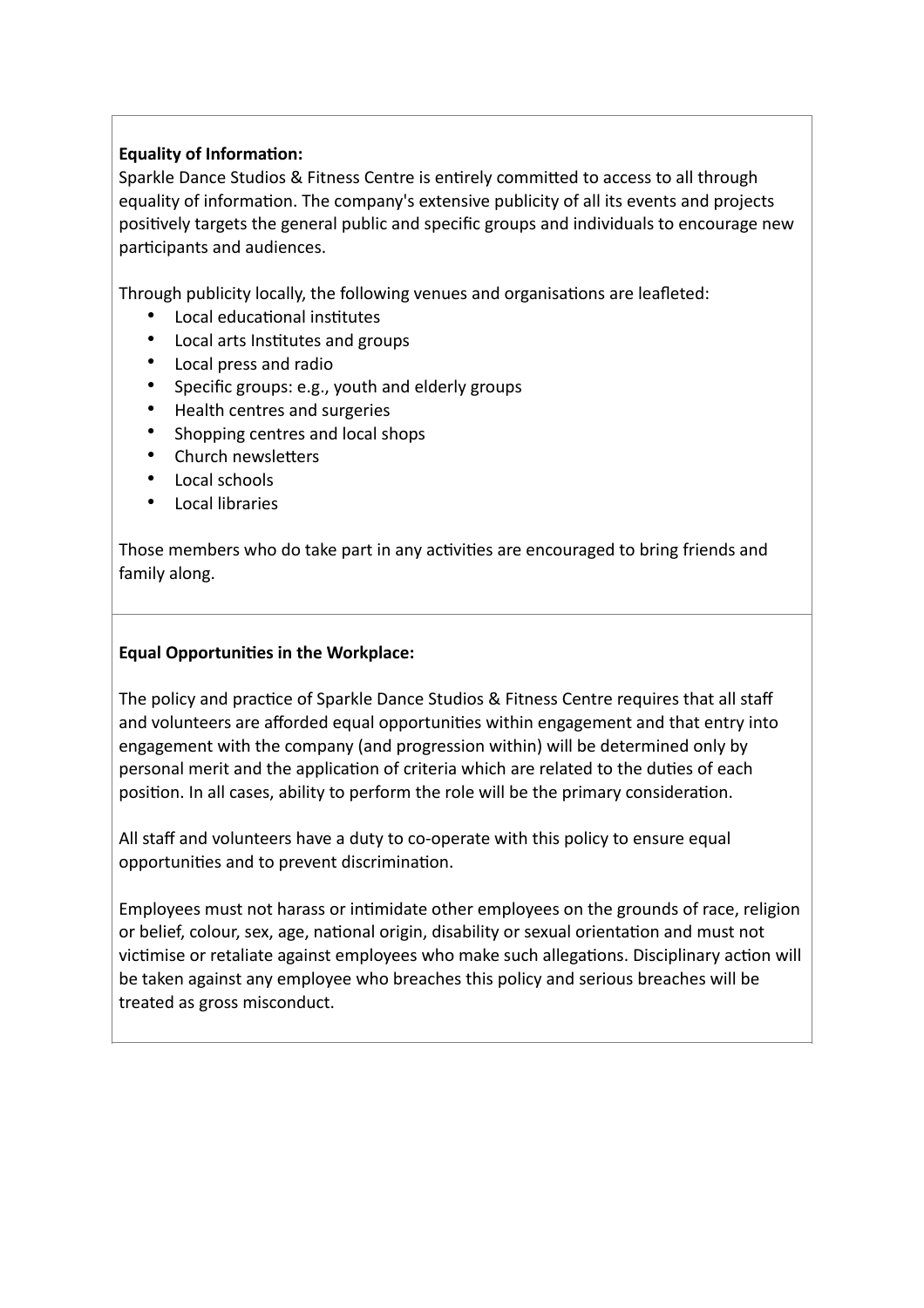# **Equal Opportunities (Recruitment):**

The company welcomes diversity amongst its employees and seeks to ensure that all candidates for employment are treated fairly, and that selection is based solely on the individual's abilities and qualifications. The recruitment process must result in the selection of the most suitable person for the job having regard to experience and qualifications where necessary.

As an employer committed to the principle of equality of opportunity, the company will adhere to the following procedure for recruiting and selecting individuals for all positions:

## **1. Selection Criteria**

The selection process will be carried out consistently for all jobs at all levels. Selection criteria for all positions will be clearly defined and reflected in the further details sent to applicants which will also include details of the company's commitment to equality of opportunity. Job qualifications or requirements which would have the effect of inhibiting applications from members of particular groups, such as those of one sex, persons of a particular religion, marital status or sexual orientation, persons of a particular racial group, persons within a certain age bracket or those with a disability, will not be demanded or imposed except where they are justifiable in terms of the job to be done.

# **2. Advertising**

Job advertisements will be widely publicised to encourage applications from all suitably qualified and experienced people. To attract applications from all sections of the community, the company will endeavour to ensure that advertisements are not restricted to areas or publications which would exclude or disproportionately reduce applications from a particular gender, religion, age group or racial group and should avoid prescribing requirements as to marital status or age. All job advertisements placed on behalf of the company will state the company's commitment to equality of opportunity.

# **3. Selection Methods**

The selection process will be carried out consistently for all jobs at all levels. All those handling applications and conducting interviews must be aware of the legislative principles which cover equal employment opportunities and antidiscrimination. The selection of new employees will be based on job requirements and the individual's suitability and ability to do the job and information sought from candidates will relate only to the qualifications for or requirements of the job.

# **4. Interviews**

The staff responsible for shortlisting, interviewing and making or recommending an appointment will be clearly informed of the selection criteria and the need for consistency. At least two people will interview applicants and all questions will relate to the selection criteria. No questions will be based on age, assumptions about roles in the home and the family or the assumed suitability of different ethnic groups for the post in question.

where it is necessary to assess where  $\mathcal{N}$  is necessary to assess with a few  $\mathcal{N}$